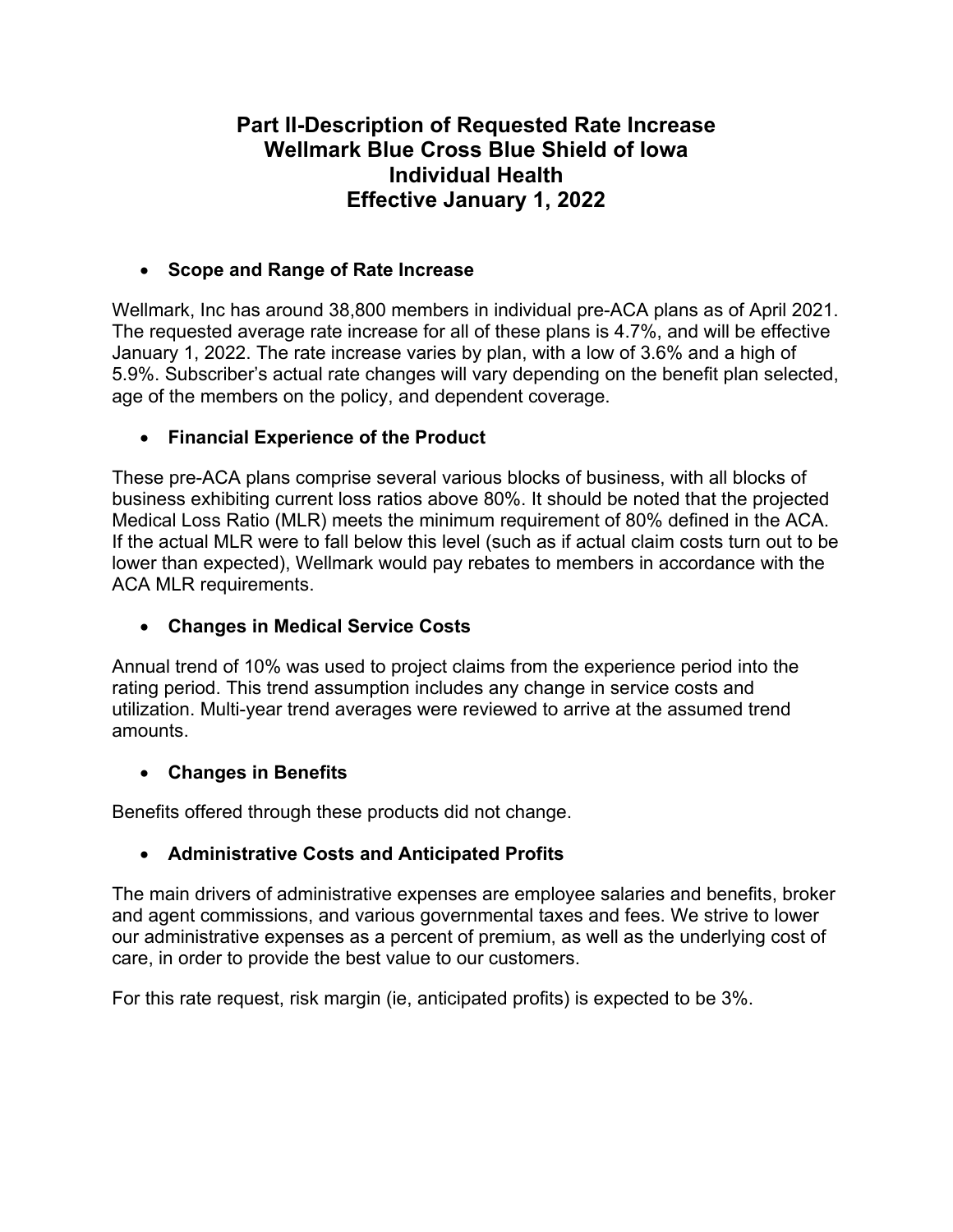## Actuarial Memorandum Wellmark Blue Cross and Blue Shield of Iowa Individual Business Effective January 1, 2022

### **Purpose**

The purpose of this filing is to request a rate increase and document the rates to be revised. The data in this actuarial memorandum describes the methodology and assumptions used to determine this rate request, and may not be appropriate for other purposes.

### **Summary:**

The rate revisions requested are for both grandfathered and transitional (AKA grandmothered) business. Rates in this filing are intended to be effective for the time period from January 1, 2022 through December 31, 2022. These rate revisions will apply to all policies in force under the following categories of Individual Business:

### **Individual Business Sold Through Direct or Independent Agents**

#### **Category of Business Rate Adjustment**

- Post-4/96 Products (sold April 1996 and after) Pool III …….. Pool IV Pool V ……..
- Basic and Standard Plans

### **Individual Business Sold Exclusively Through Farm Bureau Federation**

#### **Category of Business Category of Business Rate Adjustment**

- Pre-7/96 Products (sold before July 1996) Pool II ……..
- Post-7/96 Products (sold July 1996 and after) Pool III …….. Pool III<br>Pool IV Pool V ……..

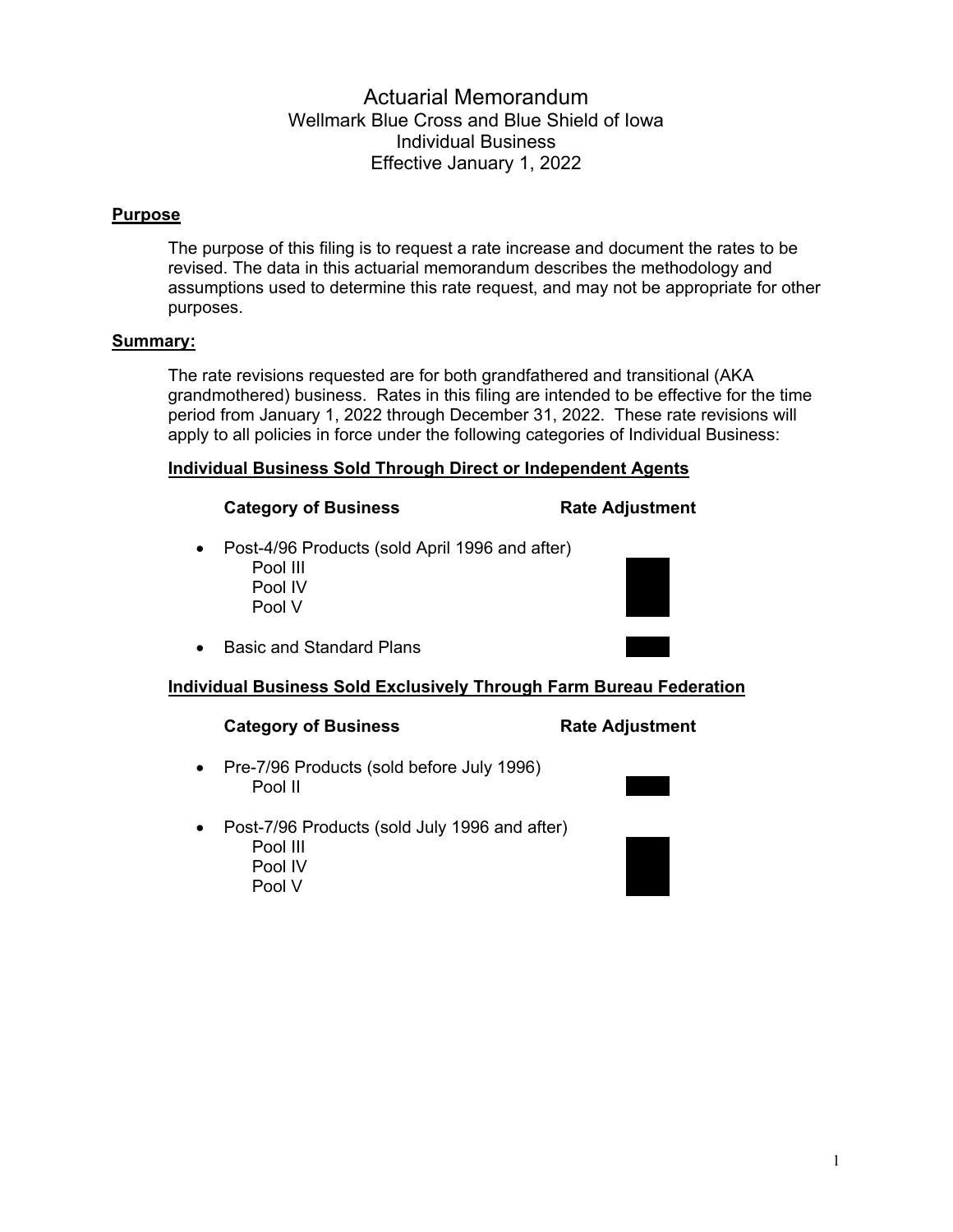## **Policy Experience and Documentation of Proposed Rate Changes**

### *Direct/Independent Post 4/96 Products (sold April 1996 and after):*

### **Methodology for Determining Requested Rate Increases (Pool III, IV, V):**

For this business Wellmark has products in three separate blocks of business and independently calculates a needed increase for each block. Many times, and in this filing, these three blocks of business are combined together to increase credibility for determining the needed rate increases. The following steps were followed in determining the requested rate increases:

- 1. Experience for all policy holders for the 12 months incurred ending 2/29/2021 and paid through 3/31/2021 is reviewed.
- 2. A completion factor is applied, which adjusts for claims that were incurred but not yet paid during the review period. This completion factor is based on our individual block's experience.
- 3. Normalize the experience period claims for the impact of COVID-19. The adjustment was developed examining all Individual Pre-ACA PPO business in Iowa and comparing the experience to expected levels relative to pre-COVID periods. The adjustment was developed for and applied to medical claims only.
- 4. Determine an appropriate trend assumption to estimate medical claims payments for the future rating period. We reviewed 1 year, 2 year and 3 year annualized paid claims trends for Iowa Individual Pre-ACA PPO experience from 2016-2019. We adjusted the trends for changes in revenue outside of rate increases to normalize for impacts of an aging block and differences in average benefit levels between periods.

The annual paid claims trend assumption used in the rate calculations for this filing was extending here is supported by the normalized 3-year trend described above. An aging adjustment of was added to this annual trend to account for the demographic component of annual trend, resulting in an overall annual paid claims trend assumption.

- 5. Project medical claims (resulting from steps 1, 2 and 3 and applying trend in step 4 from midpoint to midpoint) to simulate the medical claims expected to be paid during the rating period beginning January 1, 2022. Adjustments are made to medical claims to reflect projected pharmacy rebates to be collected and projected ACO payments to be made for the projection period beginning January 1, 2022. A loss ratio is then determined to measure the ratio of projected claims net of pharmacy rebates and ACO payments to premiums at current rates.
- 6. Review and determine expected non-claims expenses, individual reform assessment, premium taxes, and risk margin for the rating period; this total is subtracted from 1 to determine the target loss ratio.
- 7. Compare the projected loss ratio (calculated in step 5) to the target loss ratio (calculated in step 6). A needed premium increase is then calculated by dividing the projected loss ratio by the target loss ratio.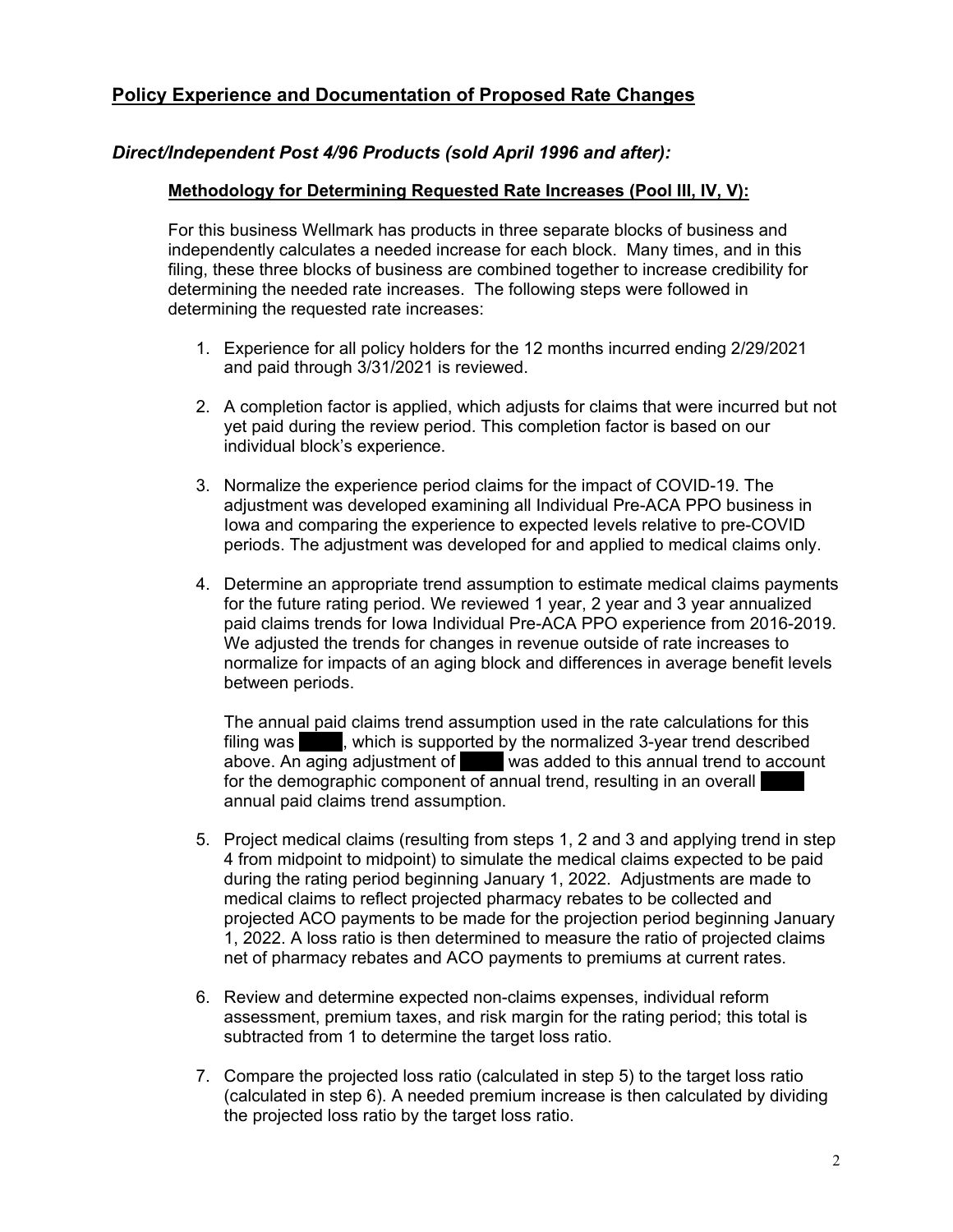- 8. Adjust the needed premium increase for the rating period due to the income effects of members aging.
- 9. The calculated needed premium increase varies by pool. For credibility purposes the pools are being combined and the requested rate increase is the same for all Direct/Independent Post 4/96 business.

Historical and projected medical claims trends are shown in Appendix A and a summary of the calculations outlined above are provided in Appendix B of this memorandum.

#### **Results of Applying the Methodology:**

On April 30<sup>th</sup>, 2021 in Pool III there were policies in this block, down from **the solution** on April  $30<sup>th</sup>$ , 2020 and  $\qquad$  on April  $30<sup>th</sup>$ , 2019. The current loss ratio in the experience period is

On April 30<sup>th</sup>, 2021 in Pool IV there were  $\blacksquare$  policies, down from  $\blacksquare$  on April 30<sup>th</sup>, 2020 and  $\Box$  on April 30<sup>th</sup>, 2019. The current loss ratio in the experience period is ……...

On April 30<sup>th</sup>, 2021 in Pool V there were  $\blacksquare$  policies, down from  $\blacksquare$  on April 30<sup>th</sup>, 2020 and  $\Box$  on April 30<sup>th</sup>, 2019. The current loss ratio in the experience period is ……...

When combining all three blocks, the current loss ratio is **Example 2.** The calculated aggregate increase is **Exercipt** . For credibility and consistent level of increases, the requested increase is the same for Direct/Independent business Pools III, IV, and V.

### *Direct/Independent Basic and Standard Plans:*

#### **Methodology:**

Pursuant to Iowa code Chapter 513C.10 (2), rates for the Individual Basic and Standard plans were to be equivalent to 174.11% of the lowest priced plan adjusted to the benefit level of the Basic and Standard plans for all contracts effective prior to January 1, 2002. This ratio is increased to 202.80% for all new contracts effective January 1, 2002. We included a set of rate tables for each scenario.

For Wellmark Blue Cross Blue Shield of Iowa, our lowest priced plans available for sale after April 1, 1996 are the Farm Bureau plans that have effective dates beginning October 1, 2007. This is a medically underwritten group policy sold exclusively to members of the Iowa Farm Bureau Federation.

#### **Rate Tables:**

Included are tables listing the rates for each age, sex, and family status category for tobacco users and non-tobacco users separately for the Basic and Standard plans. As stated above, we have included two sets of rate tables – one set priced at 174.11% of the lowest priced plan and one set priced at 202.80% of the lowest priced plan, both adjusted to the benefit level of the Basic and Standard plans.

### *Farm Bureau Pre and Post 4/96 Products:*

### **Methodology for Determining Requested Rate Increases (Pool II, III, IV, V):**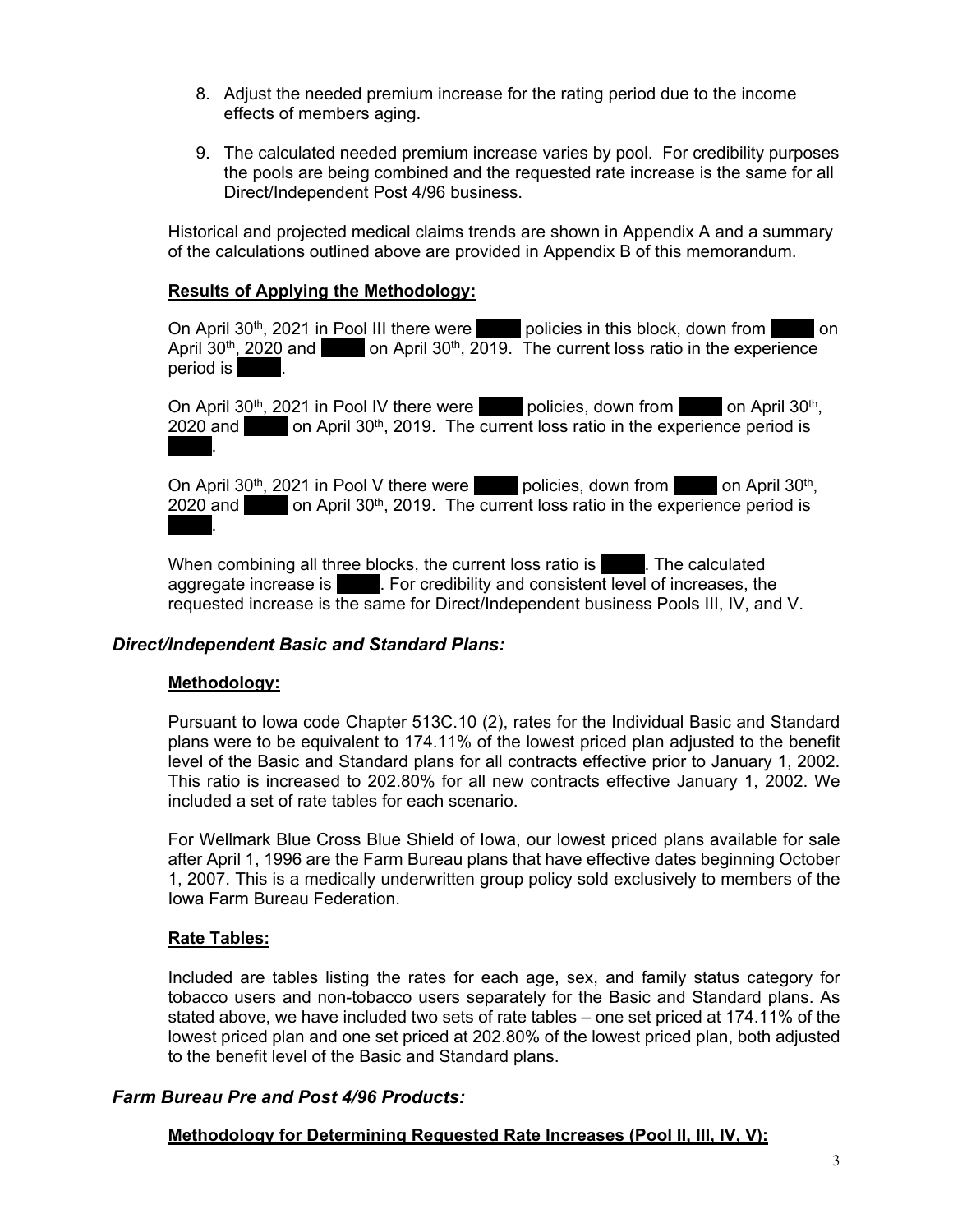Wellmark issues products in five separate blocks of business and independently calculates a needed increase for each block. Many times, and in this filing, these four blocks of business are combined together to increase credibility for determining the needed rate increases. The following steps were followed in determining the requested rate increases:

- 1. Experience for all policy holders for the 12 months incurred ending 2/29/2021 and paid through 3/31/2021 is reviewed.
- 2. A completion factor is applied, which adjusts for claims that were incurred but not yet paid during the review period. This completion factor is based on our individual block's experience.
- 3. Normalize the experience period claims for the impact of COVID-19. The adjustment was developed examining all Individual Pre-ACA PPO business in Iowa and comparing the experience to expected levels relative to pre-COVID periods. The adjustment was developed for and applied to medical claims only.
- 4. Determine an appropriate trend assumption to estimate medical claims payments for the future rating period. We reviewed 1 year, 2 year and 3 year annualized paid claims trends for experience from 2016-2019. We adjusted the trends for changes in revenue outside of rate increases to normalize for impacts of an aging block and differences in average benefit levels between periods.

The annual paid claims trend assumption used in the rate calculations for this filing was **EXEC in the interported by the normalized 3-year trend described** above. An aging adjustment of **was added to this annual trend to account** for the demographic component of annual trend, resulting in an overall annual paid claims trend assumption.

- 5. Project medical claims (resulting from steps 1, 2 and 3 and applying trend in step 4 from midpoint to midpoint) to simulate the medical claims expected to be paid during the rating period beginning January 1, 2022. Adjustments are made to medical claims to reflect projected pharmacy rebates to be collected and projected ACO payments to be made for the projection period beginning January 1, 2022. A loss ratio is then determined to measure the ratio of projected claims net of pharmacy rebates and ACO payments to premiums at current rates.
- 6. Review and determine expected non-claims expenses, individual reform assessment, premium taxes, and risk margin for the rating period; this total is subtracted from 1 to determine the target loss ratio.
- 7. Compare the projected loss ratio (calculated in step 5) to the target loss ratio (calculated in step 6). A needed premium increase is then calculated by dividing the projected loss ratio by the target loss ratio.
- 8. Adjust the needed premium increase for the rating period due to the income effects of members aging.
- 9. The calculated needed premium increase varies by pool. For credibility purposes the pools are being combined and the requested rate increase is the same for all Farm Bureau Pre and Post 4/96 business.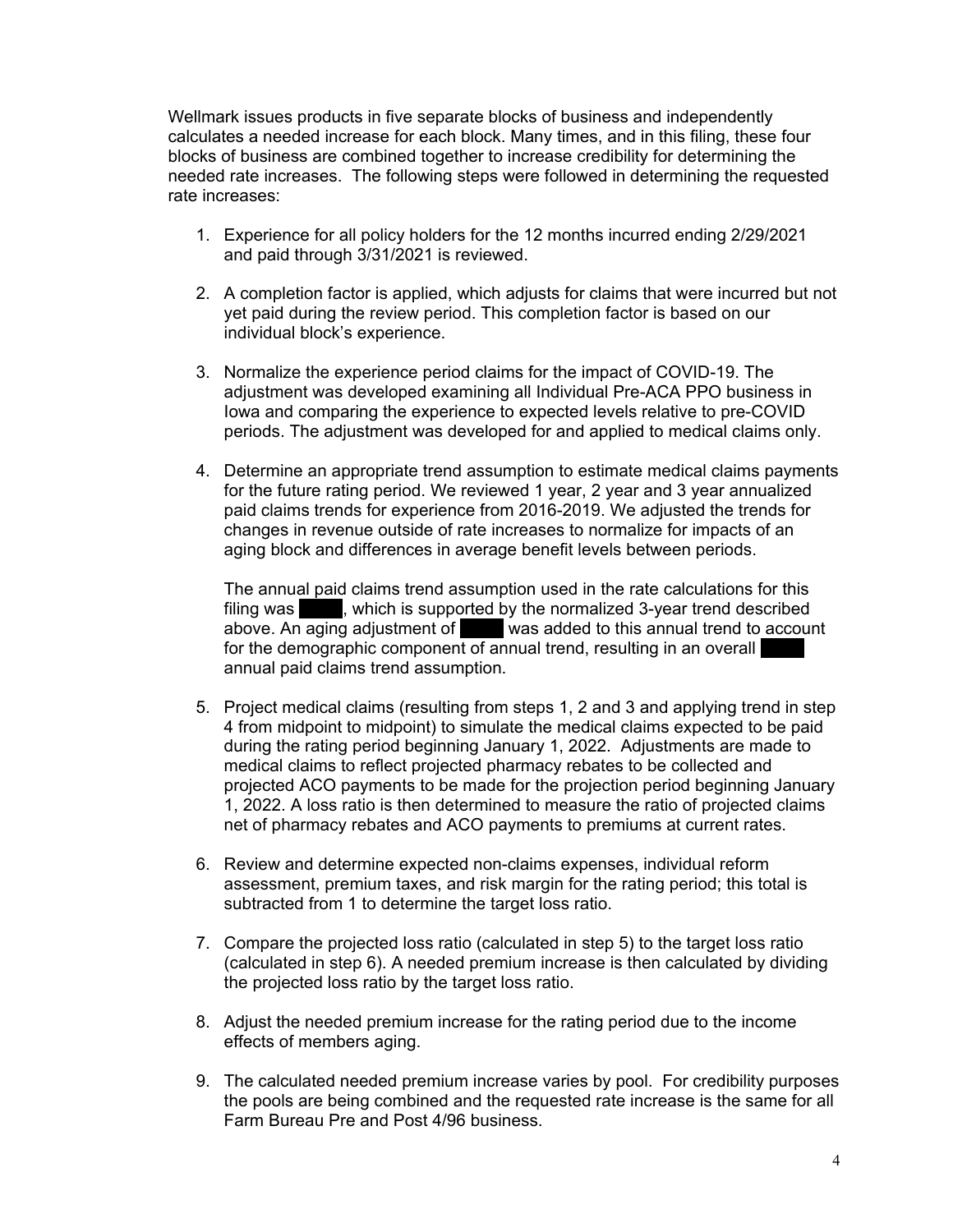Historical and projected medical claims trends are shown in Appendix A and a summary of the calculations outlined above are provided in Appendix C of this memorandum.

## **Results of Applying the Methodology:**

On April 30<sup>th</sup>, 2021 in Pool I there no remaining policies, but the pool had **in a political** on April 30<sup>th</sup>, 2020 and **Exercise 2019.** The current loss ratio in the experience period is and was included when developing the aggregate rate increase.

On April 30<sup>th</sup>, 2021 in Pool II there was  $\frac{1}{10}$ , remaining stable from  $\frac{1}{100}$  on April 30<sup>th</sup>,  $2020$  and  $\blacksquare$  on April 30<sup>th</sup>, 2019. The current loss ratio in the experience period is ……...

On April 30<sup>th</sup>, 2021 in Pool III there were policies, down from **Election April 30<sup>th</sup>**, 2020 and  $\Box$  on April 30<sup>th</sup>, 2019. The current loss ratio in the experience period is ……...

On April  $30<sup>th</sup>$ , 2021 in Pool IV there were equal policies, down from  $\blacksquare$  on April 30<sup>th</sup>, 2020 and  $\blacksquare$  on April 30<sup>th</sup>, 2019. The current loss ratio in the experience period is ……...

On April 30<sup>th</sup>, 2021 in Pool V there were  $\blacksquare$  policies, down from  $\blacksquare$  on April 30<sup>th</sup>, 2020 and  $\Box$  on April 30<sup>th</sup>, 2019. The current loss ratio in the experience period is ……...

When combining all Farm Bureau business, the current loss ratio is **Example 2**. The calculated aggregate increase is  $\blacksquare$ . For credibility and consistent level of increases, the requested increase is the same for Farm Bureau business Pools II, III, IV, and V.

### **Certification**

I hereby certify to the best of my knowledge and belief that this submission conforms to generally accepted actuarial principles, standards and guidelines and is in compliance with all applicable laws and regulations in the state of Iowa. I further certify that the rates are not inadequate, excessive, unfairly discriminatory or unreasonable in relation to the benefits provided.

Signed: \_\_\_\_\_\_\_\_\_\_\_\_\_\_\_\_\_\_\_\_\_\_\_\_\_\_\_\_\_\_\_\_\_\_\_\_\_\_\_\_\_\_\_

……..……..……..……..……..…….. Actuary, Wellmark Blue Cross and Blue Shield

Dated: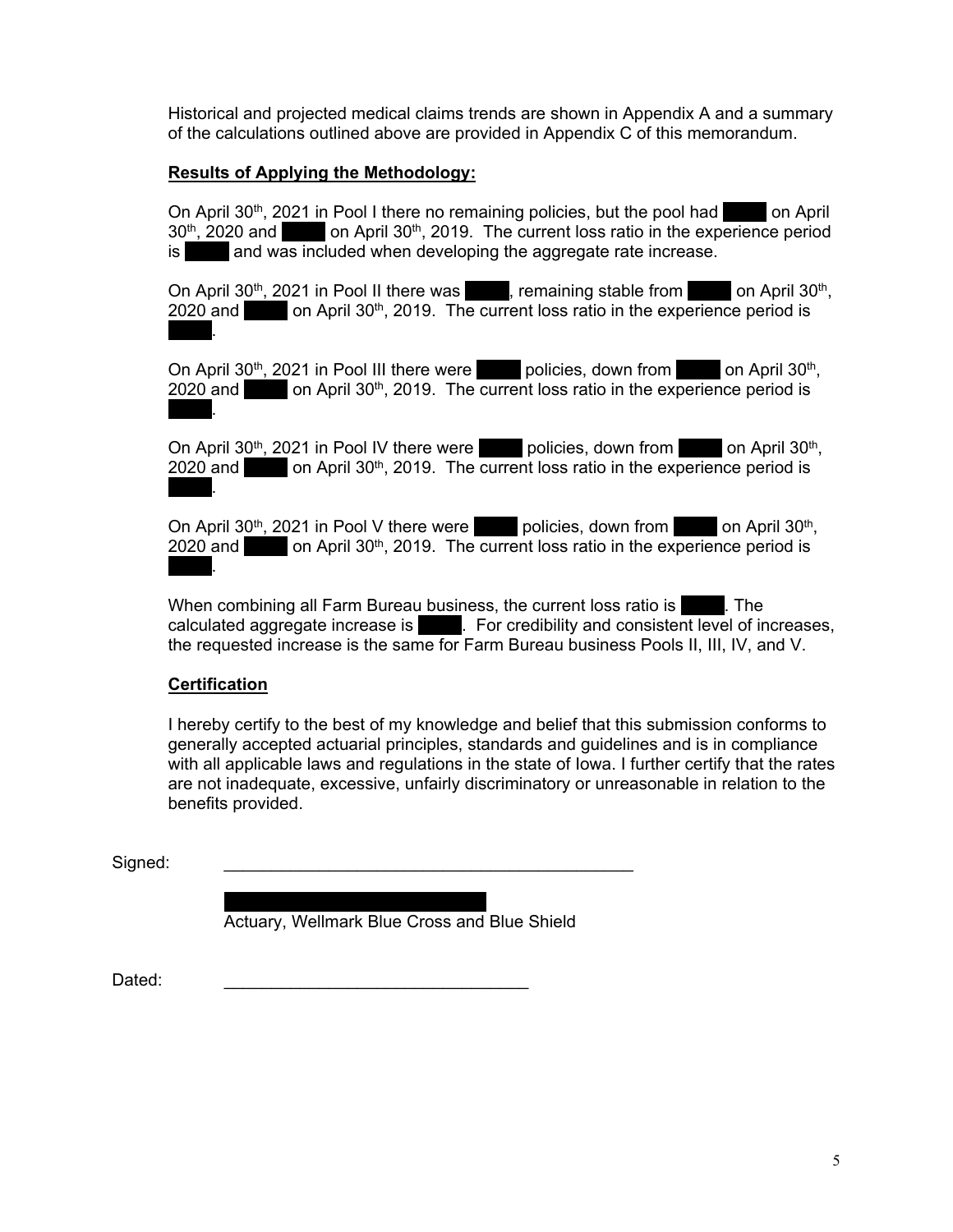### *Medical Trends (Direct/Independent and Farm Bureau Business)*

For this filing, Wellmark reviewed historical trend experience for Individual Pre-ACA PPO members in Iowa. Ultimately, the trend assumptions used in the rate calculations were derived from the annualized 3-year paid claims trends, adjusted for characteristics that are reflected in premiums. The tables below show the annualized trends for the period of 2016-2019. 2020 experience was not considered due to the impact of COVID-19.

| 12 Month Time<br>Period | <b>Paid Claims</b><br><b>PMPM</b> | Annual<br><b>Trend</b> | 2 Year<br>Annualized | 3 Year<br><b>Annualized</b> |
|-------------------------|-----------------------------------|------------------------|----------------------|-----------------------------|
| 2016                    |                                   |                        |                      |                             |
| 2017                    |                                   |                        |                      |                             |
| 2018                    |                                   |                        |                      |                             |
| 2019                    |                                   |                        |                      |                             |

#### **Individual Pre‐ACA PPO – Paid Claims & Trends**

#### **Individual Pre‐ACA PPO – Trends Adjusted for Changes in Premium Other than Rate Increases**

| 12 Month Time<br><b>Period</b> | Annual<br><b>Trend</b> | 2 Year<br><b>Annualized</b> | 3 Year<br>Annualized |  |
|--------------------------------|------------------------|-----------------------------|----------------------|--|
| 2016 to 2017                   |                        |                             |                      |  |
| 2017 to 2018                   |                        |                             |                      |  |
| 2018 to 2019                   |                        |                             |                      |  |

All pools are combined due to lack of credibility in each of the pools in this filing. The trends above led to the underlying trend assumption of which to be used for both Direct/Independent Business and Farm Bureau Business.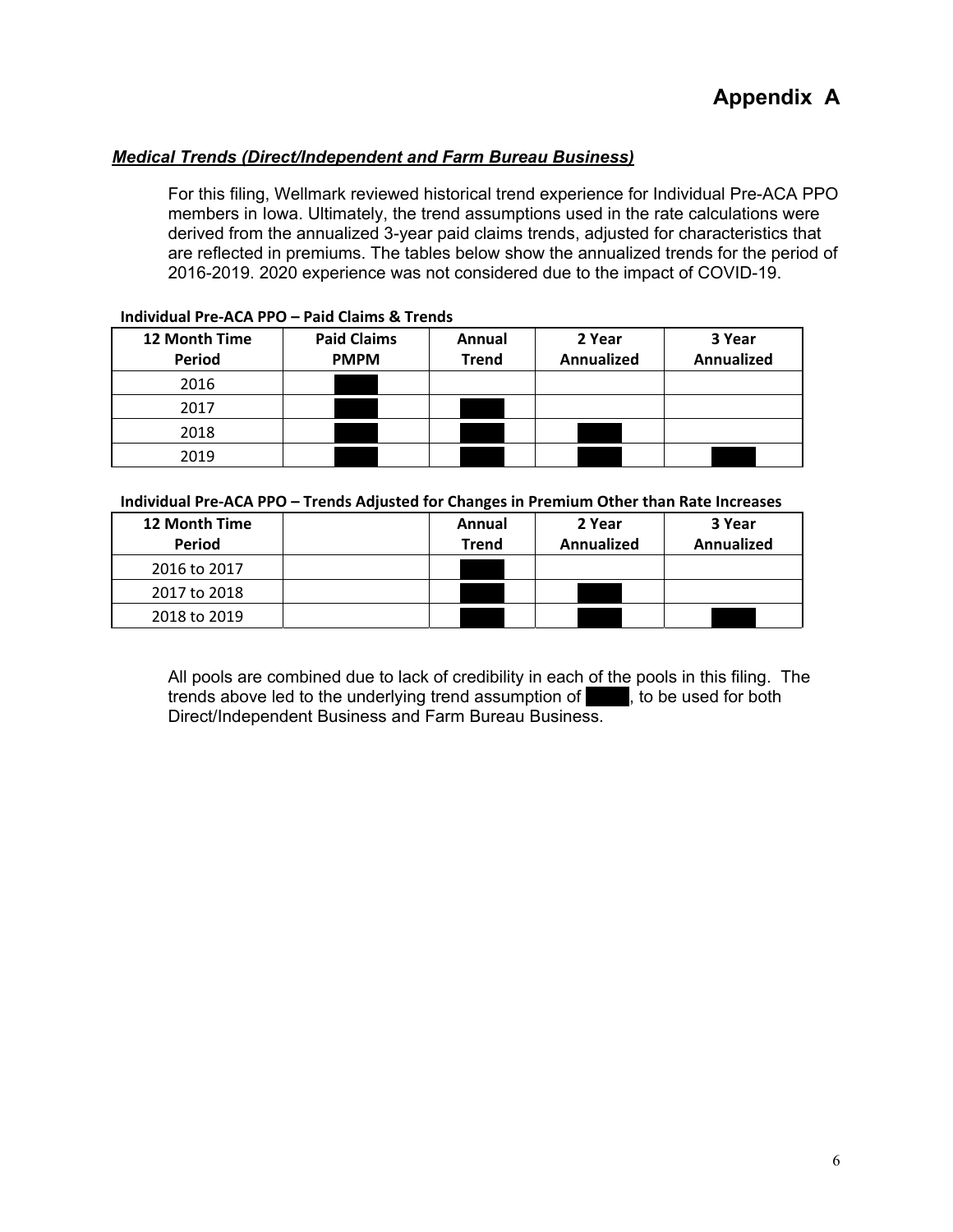## *Details of Rate Calculation (Direct/Independent Post 4/96 Business)*

The table below provides the derivations resulting from key steps outlined in the methodology for determining requested rate increases for the Post 4/96 business. The corresponding steps are noted in **bold** font.

|    |                                                                                                                    | Pool III | Pool IV | Pool V | Total |
|----|--------------------------------------------------------------------------------------------------------------------|----------|---------|--------|-------|
|    | 1. Current Loss Ratio for 12 months ending<br>2/29/2021 (Result from Step 2 of the<br>methodology)                 |          |         |        |       |
|    | 2. Projected Loss ratio for 2022 rating<br>period (Result from Step 5 of the<br>methodology)                       |          |         |        |       |
|    | 3. Target Loss Ratio for rating period<br>beginning 1/1/2022 (Result from Step 6<br>of the methodology)            |          |         |        |       |
|    | 4. Calculate Rate Increase Needed [Line 2<br>divided by Line 3 minus 1] (Result from<br>Step 7 of the methodology) |          |         |        |       |
|    | 5. Age Adjustment [Divide (1 + Line 4) by (1<br>) for aging] (Result of Step 8 of<br>$+$<br>the methodology)       |          |         |        |       |
| 6. | Requested rate increase (Result from<br>Step 9 of the methodology)                                                 |          |         |        |       |

- 1) This loss ratio is intended for filing purposes only and not suitable for other comparisons. For instance, the minimum medical loss ratio (MLR) requirement of 80% in the individual market is defined with different criteria and therefore not comparable to the Target Loss Ratios in this filing. Other plans in the individual market are also included in the MLR requirements.
- 2) For credibility purposes the same rate increase is requested for all Direct/Independent Post 4/96 business.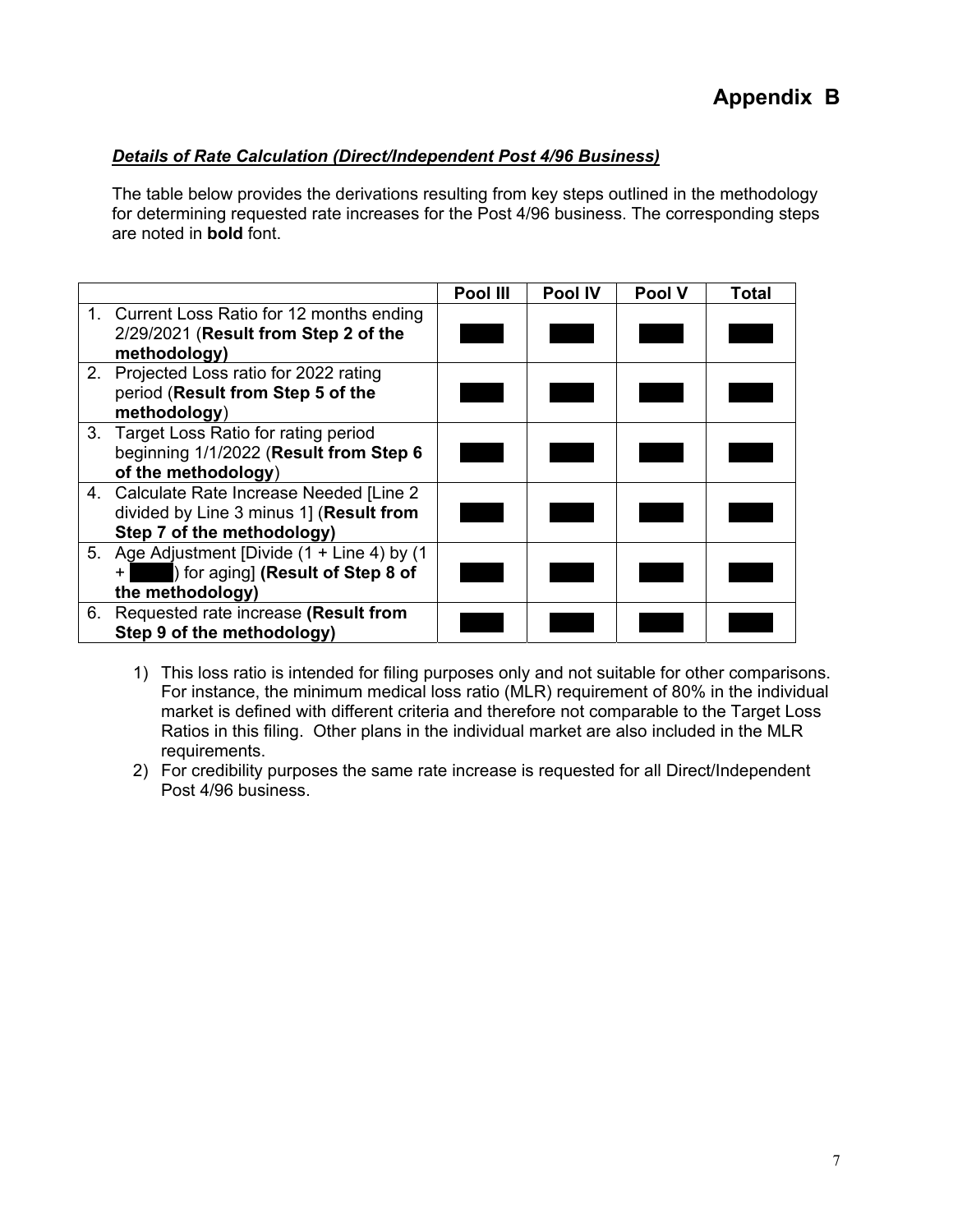## *Details of Rate Calculation (Farm Bureau Business)*

The table below provides the derivations resulting from key steps outlined in the methodology for determining requested rate increases for Farm Bureau business. The corresponding steps are noted in **bold** font.

|                                                                                                                    | Pool I | Pool II | Pool III | <b>Pool IV</b> | <b>Pool V</b> | Total |
|--------------------------------------------------------------------------------------------------------------------|--------|---------|----------|----------------|---------------|-------|
| 1. Current Loss Ratio for 12 months<br>ending 2/29/2021 (Result from Step 2<br>of the methodology)                 |        |         |          |                |               |       |
| 2. Projected Loss ratio for 2022 rating<br>period (Result from Step 5 of the<br>methodology)                       |        |         |          |                |               |       |
| 3. Target Loss Ratio for rating period<br>beginning 1/1/2022 (Result from Step<br>6 of the methodology)            |        |         |          |                |               |       |
| 4. Calculate Rate Increase Needed [Line<br>3 divided by Line 4 minus 1] (Result<br>from Step 7 of the methodology) |        |         |          |                |               |       |
| 5. Age Adjustment [Divide (1 + Line 4) by<br>) for aging] (Result of Step 8<br>$(1 + 1)$<br>of the methodology)    |        |         |          |                |               |       |
| 6. Requested rate increase (Result from<br>Step 9 of the methodology)                                              |        |         |          |                |               |       |

- 1) This loss ratio is intended for filing purposes only and not suitable for other comparisons. For instance, the minimum medical loss ratio (MLR) requirement of 80% in the individual market is defined with different criteria and therefore not comparable to the Target Loss Ratios in this filing. Other plans in the individual market (ACA business) are also included in the MLR requirements.
- 2) There are no members remaining in this pool as of 4/30/2021, so rate changes are not applicable.
- 3) For credibility and consistent level of increases, this requested increase is the same as all other increases for all Farm Bureau business.